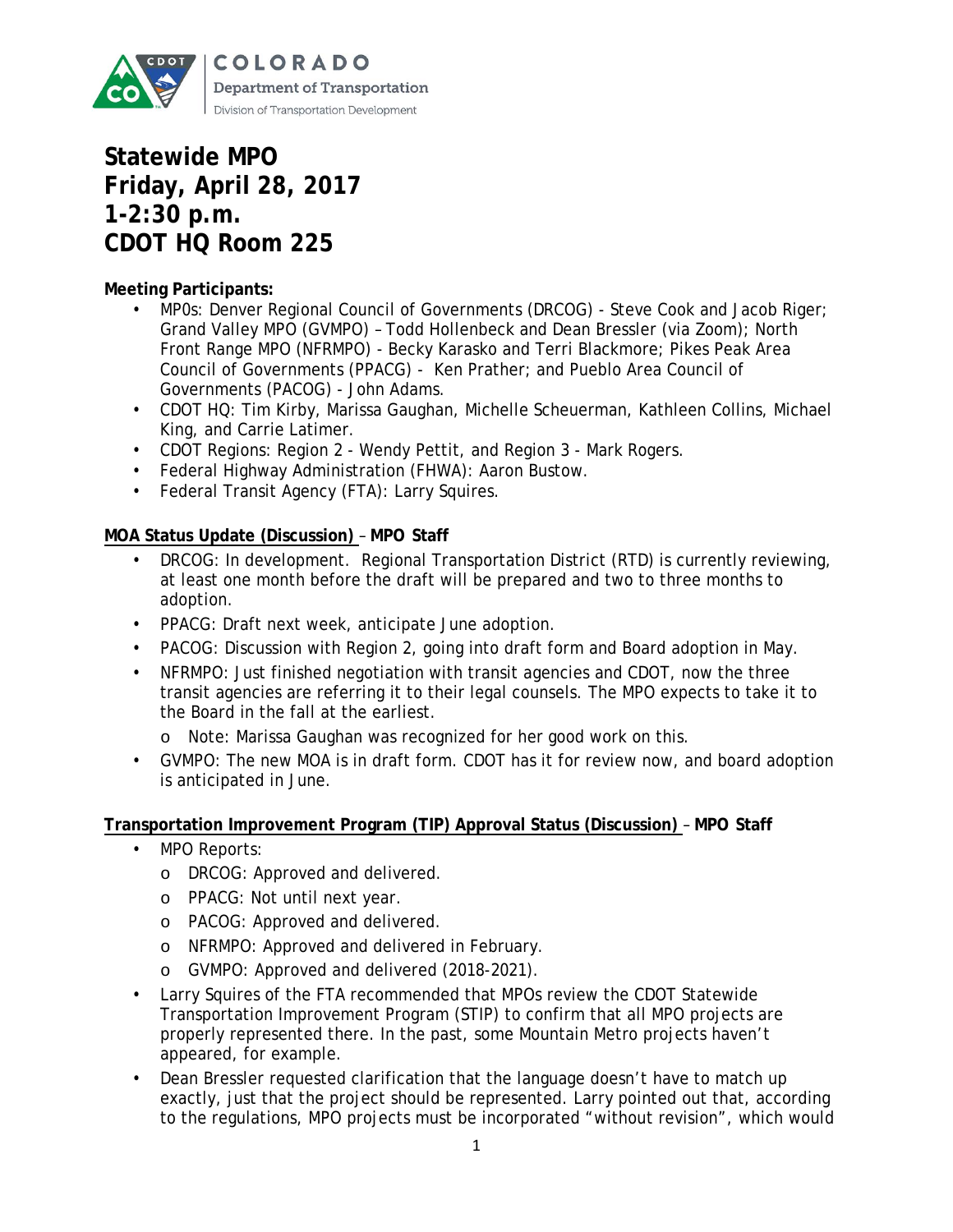include name changes.

• Tim Kirby pointed out that CDOT is continually working to make improvements to its STIP system. CDOT is willing to continue discussions about how to get to that end goal using TELUS or some other system that would reduce the number of errors that can occur in the TIP/STIP process.

## **Safety Performance Measures (Informational)** – **Charles Meyer, DTD**

- DTD and Safety staff met to discuss next steps for developing safety performance measures. CDOT is willing to come out to MPO Boards, stakeholders, and/or staff to help explain the performance measure establishment process to those groups, and oneon-one meetings with staff to discuss the safety data analysis.
	- o Please let CDOT staff know if and when you would like those to occur so that we can get them on the calendar.
- MPOs may choose to adopt CDOT's safety performance measure targets but may also develop their own that vary significantly from the statewide ones. MPOs may also set distinct targets for urban versus rural areas, unlike the state. It is also important to keep in mind that while CDOT can be penalized for failing to meeting safety targets, MPOs cannot.
	- o Terri Blackmore pointed out that the "penalty" is for CDOT to spend safety funds on safety, which is not very punitive.
- NFRMPO and DRCOG expressed interest in CDOT staff outreach, but need to see the data first to know when to schedule that meeting.

## **MPO and FHWA Updates (Discussion) - MPO and FHWA Staff**

- NFRMPO:
	- o A new staff person from North Carolina will be starting on May 22 after graduation this spring with experience in public involvement and environmental planning.
	- o Working on the TIP. Adjustment of the Traffic Analysis Zones (TAZs) boundaries was described last month, and is still being worked on.
	- o No conformity will be required based on the most recent 2040 regional transportation plan amendment.
	- o The board will adopt the FY 2018-2019 Unified Planning Work Program (UPWP) in May.
- DRCOG:
	- o DRCOG is going through annual travel model adjustments and improvements. The MPO is making some changes that could be discussed with the Statewide MPO group within the next two months.
	- o Just posted a PDF of the regional crash report, which incorporates CDOT and Department of Revenue data. The intention of the posting is to raise public awareness about crashes.
		- **Will be doing a separate bike/pedestrian version.**
	- o The new Active Transportation Plan is being developed over an intensive 12-month process.
	- o DRCOG will be starting a new two-year Transportation Demand Management (TDM) Pool call for projects this summer.
	- o A public involvement plan update will be done and will be more agency-wide than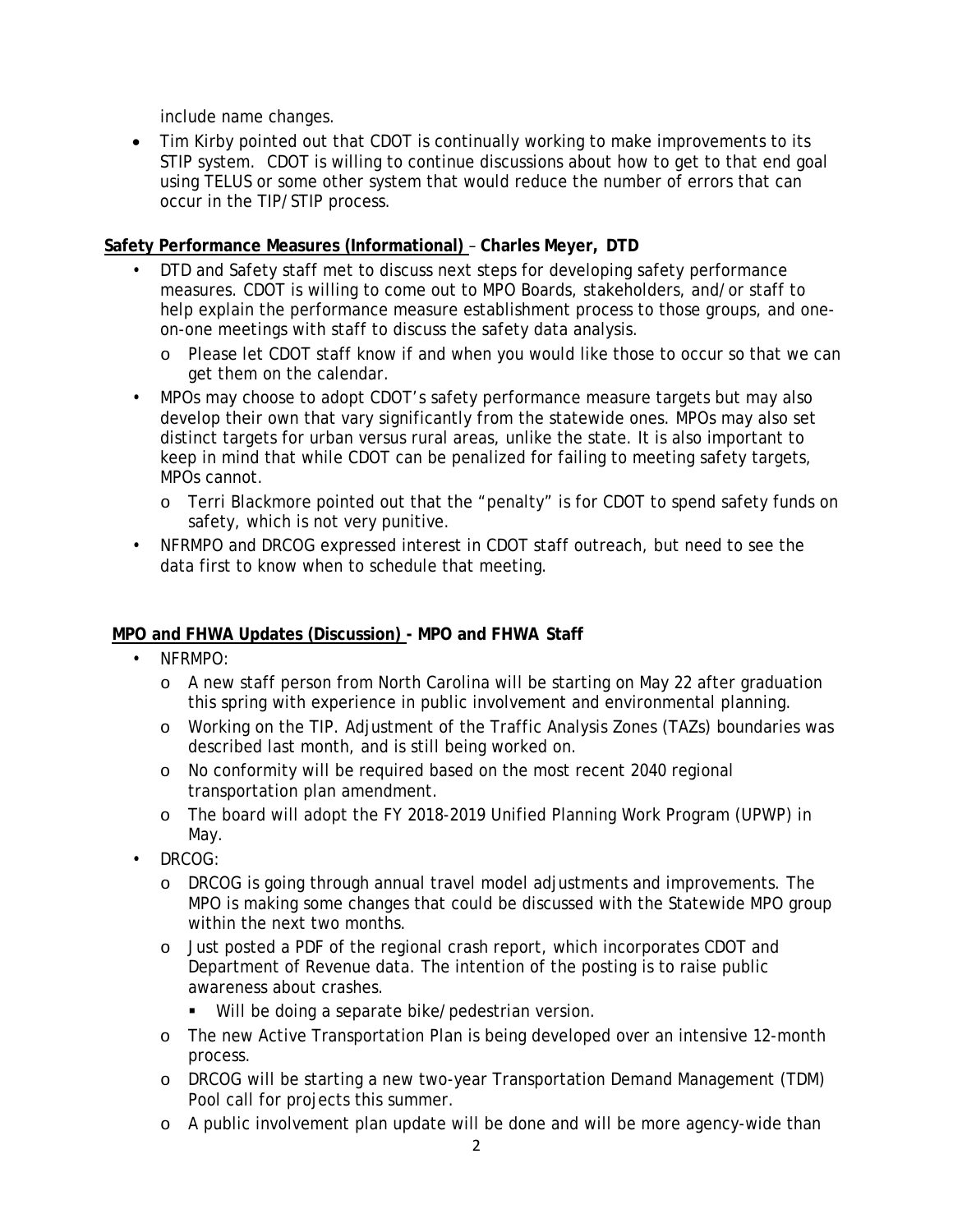transportation focused.

- o Personnel issues include hiring new planning staff, including a bike/pedestrian planner. Interviews were conducted the week of April 24-28. Doug Rex has been made acting Executive Director. The board hopes to have a new executive director in that position by Thanksgiving.
- o UPWP approvals should take place in July.
- PPACG:
	- o PPACG hopes to hire a new executive director by June.
	- o Working on 2045 Long Range Plan, trying to get the goals through the Board in the next few weeks.
		- Thanks to NFRMPO for letting PPACG borrow many of their goals.
		- Next step is to develop some Scenario Planning materials for the public.
	- o Started on the UPWP to deliver to CDOT soon.
- PACOG:
	- o PACOG Board went through a reorganization study that recommended breaking transportation out of the main board into its own policy committee; this should make transportation a more focused effort in the future.
- GVMPO:
	- o UPWP adoption planned for June.
	- o Completed mid-year review earlier this week; thanks to CDOT, FHWA, and FTA for their participation.
	- o Kick-off on Grand Valley Transit regional transportation plan coming in May.
	- o Received a "Fit To Drive" campaign grant from CDOT and is developing the plan on that; Statewide MPO group will be updated once there's more to say about it.
	- o Wrapped up a successful Safe Routes to Schools grant program with potential for ongoing work as the result of 24 school walking audits completed.
		- **Materials on the walking audits are available [here.](http://rtpo.mesacounty.us/template.aspx?id=26911)**
- FHWA and FTA:
	- o No updates this month.

## **CDOT Updates (Discussion) – CDOT Staff**

- Scenario Planning Peer Exchange (June 8, 2017):
	- o Will send out some preliminary agenda ideas on Monday for your feedback and review.
- Multimodal Freight Plan
	- o Great outreach so far, including an online survey developed in partnership with the Office of Economic Development and International Trade. We'd like to share that stakeholder input with STAC and this group next month. Also considering doing a Facebook Live event with CDOT Executive Director Shailen Bhatt to continue that outreach.
- Metro Planning Consolidated Planning Grant (CPG) Timeline:
	- o Last year CDOT worked hard to update this schedule and get everything in place by October 1. This process will begin again in May. Marissa will send out the schedule to everyone as a reminder.
- Planning Manual: